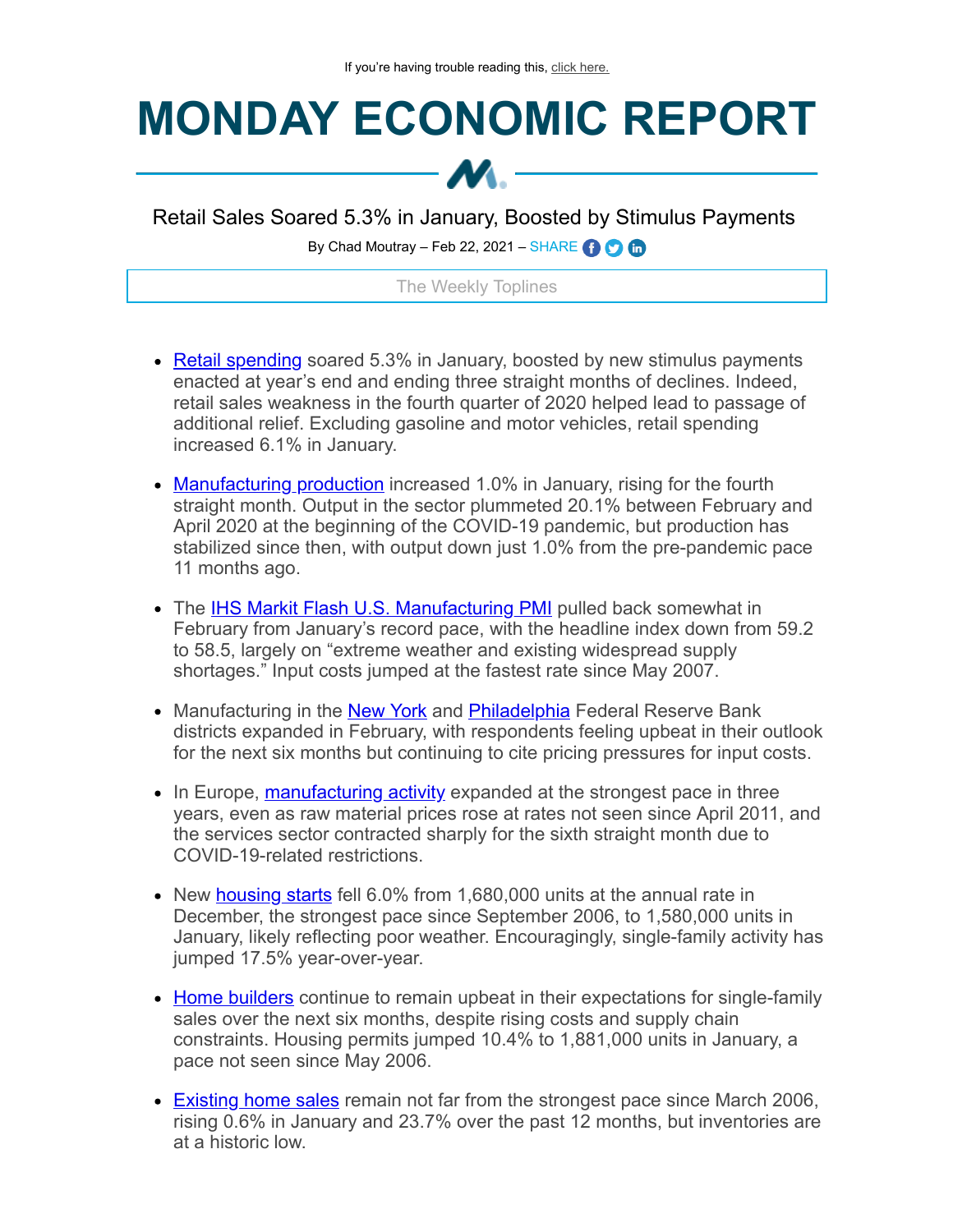- [Producer prices](https://click.email.nam.org/?qs=d22af394ed000904e5a14f62c92205c1d9beeb916c63f306dbacc9c97bb862b621e2d0e2184852a6372ae44a4e1a6c5ae3095e5171cd872cccbed72258ac99d1) for final demand goods and services jumped 1.3% in January, the largest monthly gain since the series began in December 2009. Likewise, producer prices for final demand goods rose 1.4% in January, also a record.
- Over the past 12 months, core producer prices for final demand goods and services have increased by a seasonally adjusted 1.9% year-over-year, up from 1.1% year-over-year in December and the fastest pace since July 2019. Manufacturing leaders continue to cite supply chain disruptions, and with that in mind, the jump in raw material prices should not be a surprise



Economic Indicators

Retail Sales, January 2018 - January 2021

**Last Week's Indicators:** (Summaries Appear Below)

**Monday, February 15** *PRESIDENTS DAY HOLIDAY*

**Tuesday, February 16** *New York Fed Manufacturing Survey*

## **Wednesday, February 17**

*Industrial Production NAHB Housing Market Index Producer Price Index*

**This Week's Indicators:** (Summaries Appear Below)

**Monday, February 22** *Chicago Fed National Activity Index* 

*Conference Board Leading Indicators Dallas Fed Manufacturing Survey*

**Tuesday, February 23** *Conference Board Consumer Confidence Richmond Fed Manufacturing Survey*

**Wednesday, February 24**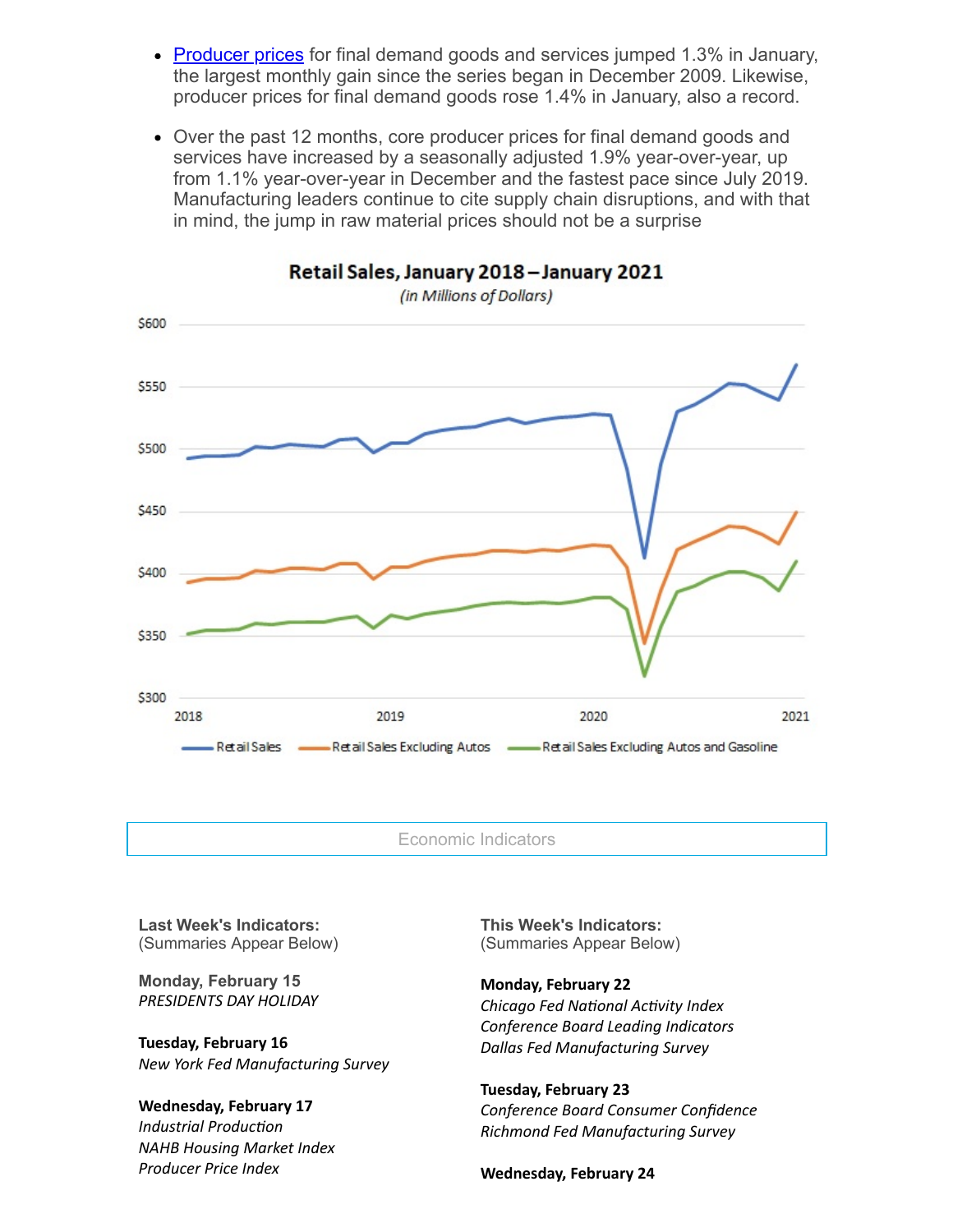*Retail Sales*

**Thursday, February 18** *Housing Starts and Permits Philadelphia Fed Manufacturing Survey Weekly Inial Unemployment Claims*

**Friday, February 19** *Exisng Home Sales IHS Markit Flash U.S. Manufacturing PMI* *New Home Sales*

**Thursday, February 25**

*Durable Goods Orders and Shipments*  $Gross Domestic Product (Revision)$ *Kansas City Fed Manufacturing Survey Weekly Inial Unemployment Claims*

**Friday, February 26***International Trade in Goods (Preliminary) Personal Consumption Expenditures Deflator Personal Income and Spending <u>University of Michigan Consumer Sentiment</u> (Revision)*

Deeper Dive

- **[Existing Home Sales](https://click.email.nam.org/?qs=d22af394ed000904a592052dbee82a612619ede67924a52db3b99e771a72c9640b7dbb6fc37933162603acf99e253838a9c7da55101d9c483aba4ec129c96f1f):** The National Association of Realtors reported that existing home sales rose 0.6%, up from 6.65 million units in December to 6.69 million units in January. It was not far from the 6.73 million units in October, which was the strongest since March 2006. In January, activity strengthened in the Midwest and South but weakened in the Northeast and West. Single-family and condominium and co-op sales increased 0.2% and 4.1% in January, respectively. More importantly, the housing market continues to be a bright spot, with existing home sales jumping 23.7% over the past 12 months, up from 5.41 million units in January 2020, with single-family and condo/co-op sales rising 23.0% and 28.8% year-over-year, respectively.
- Inventories of existing homes for sales continued to be at a record low, remaining at 1.9 months of supply on the market in January. The median sales price for existing homes has increased 14.1% year-over-year, up to \$303,900 in January.
- Housing **Starts and Permits:** New residential construction fell 6.0% from 1,680,000 units at the annual rate in December, the strongest pace since September 2006, to 1,580,000 units in January. Single-family starts plummeted 12.2% in January, also pulling back from the best reading since September 2006, down from 1,323,000 units to 1,162,000 units. At the same time, multifamily construction, which can often be quite volatile from month to month, rose from 357,000 units to 418,000 units, a six-month high.
- The weaker data in January likely reflected poor weather, dampening construction activity for the month. The underlying data, however, continue to be encouraging. While housing starts have fallen 2.3% over the past 12 months, single-family activity has jumped 17.5% year-over-year, up from 989,000 units in January 2020. Residential construction has been boosted by historically low mortgage rates, even as costs are rising and inventories remain low. For their part, builders continue to remain upbeat in their expectations for single-family sales over the next six months (see below).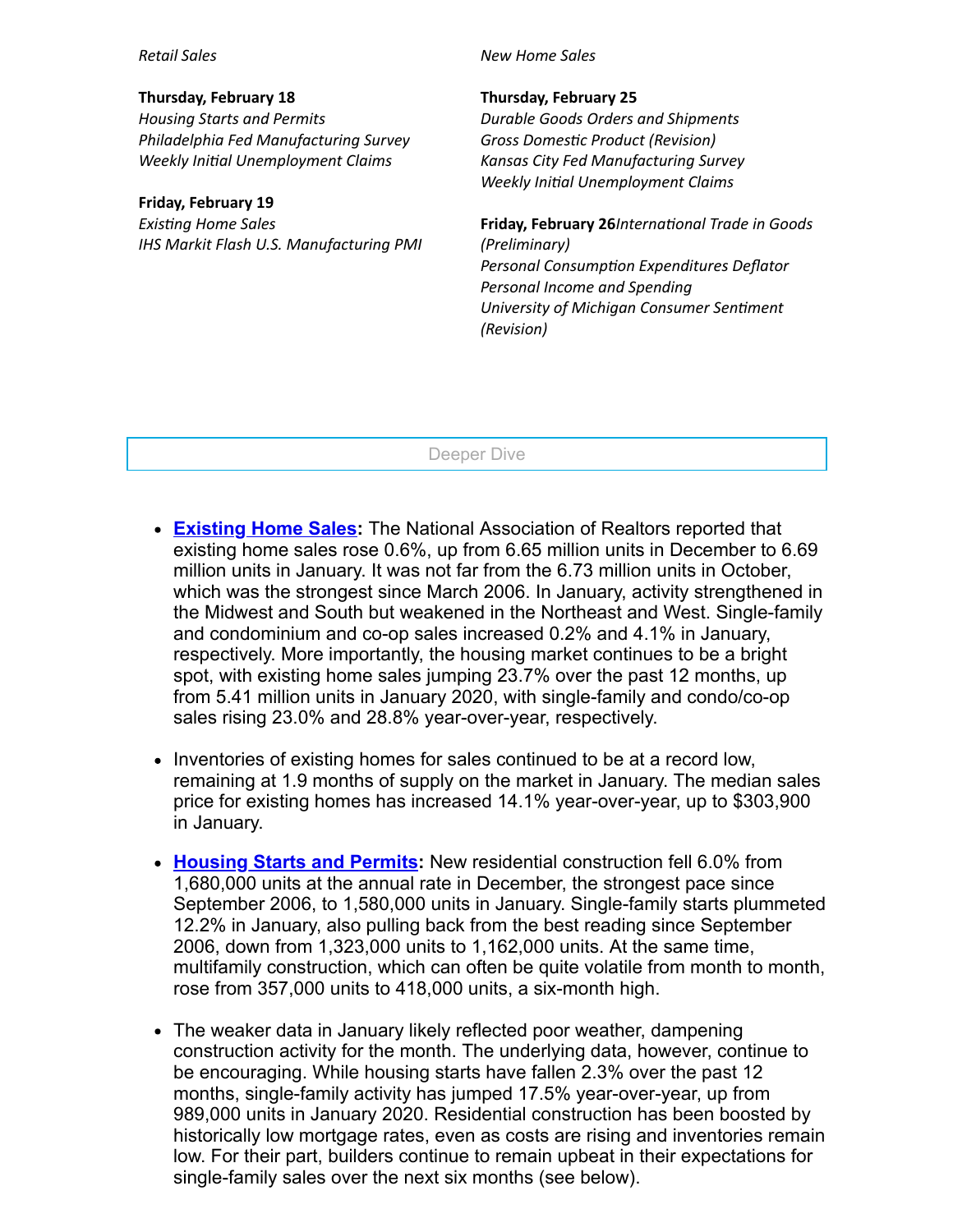Indeed, the housing permits data support such optimism, soaring 10.4% from 1,704,000 units in December to 1,881,000 units in January, a pace not seen since May 2006. These increases point to solid growth in the housing market over the coming months.

Single-family permits increased from 1,223,000 units in December to 1,269,000 units in January, the highest reading since August 2006. In addition, multifamily permitting soared from 481,000 units to 612,000 units. Over the past 12 months, housing permits have risen 22.5% from 1,536,000 units in January 2020, with single-family permits jumping 29.9% year-over-year.

- $\bullet$ **[IHS Markit Flash U.S. Manufacturing PMI:](https://click.email.nam.org/?qs=d22af394ed0009040bc1d29d0cae48864f1ea82e962b6a796709afa09618dded8cc65a22f7b4907e76aa4e8b4c593367814800a73a28054e6d2ab886a9778eb7)** After expanding at the fastest pace on record in January, manufacturing pulled back somewhat in February, with the headline index down from 59.2 to 58.5. The release notes, "The slower manufacturing growth was often blamed on extreme weather and existing widespread supply shortages. Supplier delays hit a record high during the month." Still, manufacturing activity remained solid despite some softening in new orders (down from 59.9 to 57.4), output (down from 60.5 to 57.7) and exports (down from 54.0 to 53.8). Hiring (up from 54.7 to 55.6) accelerated to the briskest pace since December 2017, and survey respondents felt more upbeat in their outlook for future production (up from 72.1 to 75.7). Yet, raw material costs (up from 65.1 to 73.3) soared, growing at the fastest rate since the question was added in May 2007.
- Encouragingly—and in contrast to the European data, which are described below—the IHS Markit Flash U.S. Services Business Activity Index improved from 58.3 to 58.9, the best reading since March 2015. This reflected rebounding activity, with COVID-19 restrictions lifted in some areas. Meanwhile, the IHS Markit Flash Eurozone Manufacturing PMI jumped from 54.8 in January to 57.7 in February, a three-year high. Manufacturing activity rose sharply across the board, including stronger demand and production growth. Exports grew at the fastest rate since January 2018, and hiring was positive for the first time since April 2019. Respondents felt very upbeat in their assessments of future output, with that measure rising to an all-time high. Input costs soared at rates not seen since April 2011.

The data were similar in both France and Germany, with "flash" reports on manufacturing activity also notching three-year highs in February. Outside the Eurozone, manufacturers in the United Kingdom also noted improvements for the month, buoyed by rebounding new orders. The U.K. index of future output rose to the best reading since April 2014, pointing to optimism in the outlook.

At the same time, the IHS Markit Flash Eurozone Services PMI contracted further, with declining activity for the sixth straight month, as renewed COVID-19 cases and restrictions took a toll on the Eurozone economy.

**[Industrial Production](https://click.email.nam.org/?qs=d22af394ed00090422109c10e7c3890f2b89c9d99f941f2ecb6bc8245c37b6e94e4f2ac38ffc966ebad823c6d71adefa1873f336bca507bcd10af5277da83c1e):** Manufacturing production increased 1.0% in January, rising for the fourth straight month (and in eight of the past nine months). Durable and nondurable goods production rose 0.9% and 1.2% for the month, respectively. Output in the sector plummeted 20.1% between February and April 2020 at the beginning of the COVID-19 pandemic, but production has stabilized since then, with output down just 1.0% from the pre-pandemic pace 11 months ago. In addition, capacity utilization was just 0.7% below where it was in February 2020, with the utilization rate in the sector rising from 73.9% in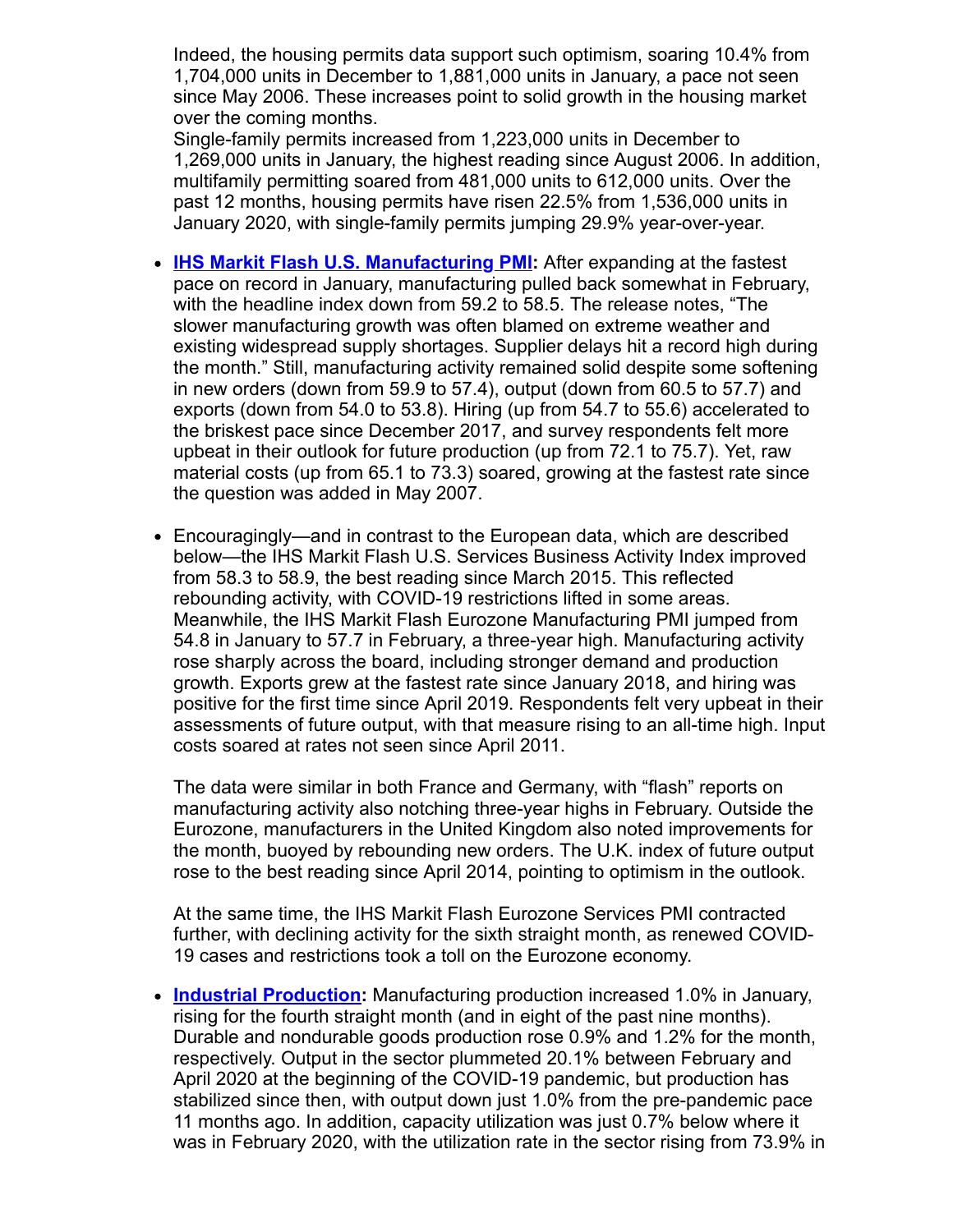December to 74.6% in January, the highest rate since the COVID-19 outbreak began.

• In January, the largest increases in manufacturing production occurred in primary metals (up 3.9%), electrical equipment, appliances and components (up 2.3%), aerospace and miscellaneous transportation equipment (up 2.2%), petroleum and coal products (up 2.1%) and furniture and related products (up 2.0%). In contrast, five sectors had reduced output for the month: nonmetallic mineral products (down 1.8%), other manufacturing (down 0.8%), motor vehicles and parts (down 0.7%), paper (down 0.7%) and printing and support (down 0.6%).

Five of the major manufacturing sectors experienced increased production since January 2020: aerospace and miscellaneous transportation equipment (up 3.5%), food, beverage and tobacco products (up 3.5%), motor vehicles and parts (up 1.7%), chemicals (up 1.4%) and computer and electronic products (up 0.6%). The biggest year-over-year declines occurred in printing and support (down 11.6%), petroleum and coal products (down 10.9%), other manufacturing (down 10.6%), furniture and related products (down 8.1%), primary metals (down 5.8%) and nonmetallic mineral products (down 5.2%).

Meanwhile, total industrial production rose 0.9% in January, expanding for the fourth consecutive month. In January, mining production rose 2.3%, but output in the utilities sector fell 1.2%. Over the past 12 months, industrial production has dropped 1.8%, with mining production down 11.5% year-over-year. However, utilities output has increased 6.6% since January 2020. Total capacity utilization increased from 74.9% in December to 75.6% in January, an 11-month high but still down 1.8% since February 2020.

- **[NAHB Housing Market Index](https://click.email.nam.org/?qs=d22af394ed0009040fe4676e331f75c16b3a85544e306f5c6f33433fb4663c7f23732747d5c41d235c4c4d060b6d5f70c9cdc275c95425f8384afb18f6b488a5):** The National Association of Home Builders and Wells Fargo reported that confidence edged slightly higher, up from 83 in January to 84 in February. As such, the Housing Market Index remains highly elevated, with builders very upbeat in their assessments, despite easing from November's all-time high (90). The housing market continues to be buoyed by historically low mortgage rates, but builders continue to cite low inventories, rising construction costs, supply and labor constraints and regulatory risks as ongoing headwinds for growth.
- The HMI improved in the Midwest and Northeast but slipped a bit in the West. The index for current single-family home sales held steady at 90 in February a very solid reading. At the same time, the index for expected single-family sales eased for the third straight month, down from a record 89 in November to 80 in February. Even with the decline, builders expressed optimism about increased sales moving forward.
- **[New York Fed Manufacturing Survey](https://click.email.nam.org/?qs=d22af394ed0009040f6e132b5d378633e51821d3f790014923eee140b612fcf9cc6bd6d438017b8aa2c3a3a5aeb3694d0efdedc3d357a7e00d26f22938af18a0):** In February, manufacturing activity expanded in the New York Federal Reserve Bank's district at the fastest pace since July 2020. The composite index rose from 3.5 in January to 12.1 in February, buoyed by stronger growth in new orders, employment and hours worked. Inventories grew for the first time since March 2020. At the same time, shipments growth slowed slightly in February. More troublesome, input costs accelerated at the fastest rate since May 2011.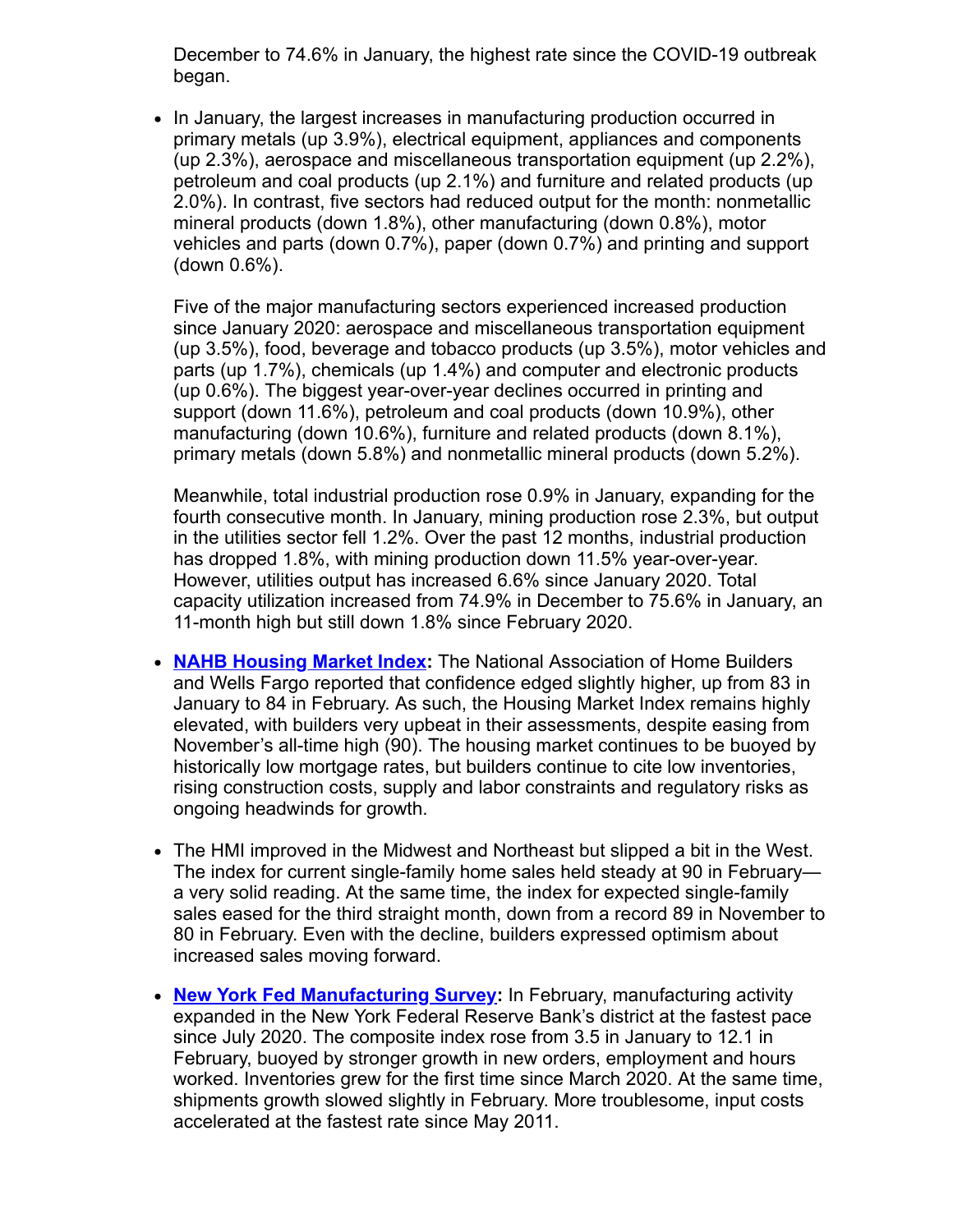- Meanwhile, manufacturers in the Empire State Manufacturing Survey remain upbeat about stronger activity over the next six months, with the forwardlooking composite index increasing from 31.9 in January to 34.9 in February. Nearly 53% of respondents forecasted new orders expanding moving forward, with 35.1% anticipating more capital spending. Expectations for shipments and employment slipped a little but remained solid overall. Those completing the survey predicted that raw material prices will continue to grow strongly, with the index for expected prices paid rising to the highest level since November 2018.
- **[Philadelphia Fed Manufacturing Survey:](https://click.email.nam.org/?qs=d22af394ed000904f88869a692e215541c15bb62fbc06cc0522ffbbdff1ccc973a48d00400b51b85f7b6c5f938ec374c355e67ca55a7ff7242172a0aa656168a)** Manufacturing activity slowed a bit in February but remained solid overall. The composite index declined from 26.5 in January to 23.1 in February, with decelerated growth for new orders and shipments. At the same time, employment and the average employee workweek both improved, with hiring expanding at the best pace since July 2019. The prices paid for input costs also rose very strongly, increasing at the fastest rate since August 2018.
- Manufacturers in the district remained very positive in their outlook, albeit with the forward-looking composite index dropping from 52.8 to 39.5. More than 49% of business leaders in the region expect new orders to rise over the next six months, with 40.3% and 32.4% predicting more hiring and capital spending, respectively. Survey respondents predicted raw material prices to accelerate at rates not seen since December 2018. In special questions, respondents see prices for their goods and services and labor compensation both rising 3.0% over the next 12 months.
- **[Producer Price Index:](https://click.email.nam.org/?qs=d22af394ed000904e5a14f62c92205c1d9beeb916c63f306dbacc9c97bb862b621e2d0e2184852a6372ae44a4e1a6c5ae3095e5171cd872cccbed72258ac99d1)** Producer prices for final demand goods and services jumped 1.3% in January, the largest monthly gain since the series began in December 2009. Likewise, producer prices for final demand goods rose 1.4% in January, also a record. Energy prices soared 5.1% in January, extending the 4.9% increase in December, and food costs edged up 0.2% for the month. Excluding food and energy, producer prices for final demand goods increased 0.8% in January, and at the same time, producer prices for final demand services rose 1.3% for the month.
- Over the past 12 months, producer prices for final demand goods and services have increased by a seasonally adjusted 1.8% year-over-year, up from 0.8% in December. At the same time, core producer prices have risen 1.9% since January 2020 (seasonally adjusted), up from 1.1% year-over-year in December and the fastest pace since July 2019.

Manufacturing leaders continue to cite supply chain disruptions, and with that in mind, the jump in raw material prices should not be a surprise. With that said, core inflation remains just shy of 2%, which it has for 19 straight months, suggesting that overall pricing pressures remain largely in check for now. For its part, the Federal Reserve has pursued extraordinary monetary policy measures to help prop up the economy, with little worry about inflation. It remains committed to its stimulative stance for the foreseeable future.

• **[Retail Sales:](https://click.email.nam.org/?qs=d22af394ed0009045946b72272f5aee9be8e30cc0673ff1ecb459f95f3ba92e73e31b33ebd143e41f0a9188bedb09000c89ce09d50520fcfaafb9c3176041faa)** Consumer spending at retailers soared 5.3% in January, boosted by new stimulus payments enacted at year's end and ending three straight months of declines. Indeed, retail sales weakness in the fourth quarter of 2020 helped lead to passage of additional relief. Excluding gasoline and motor vehicles, retail spending increased 6.1% in January.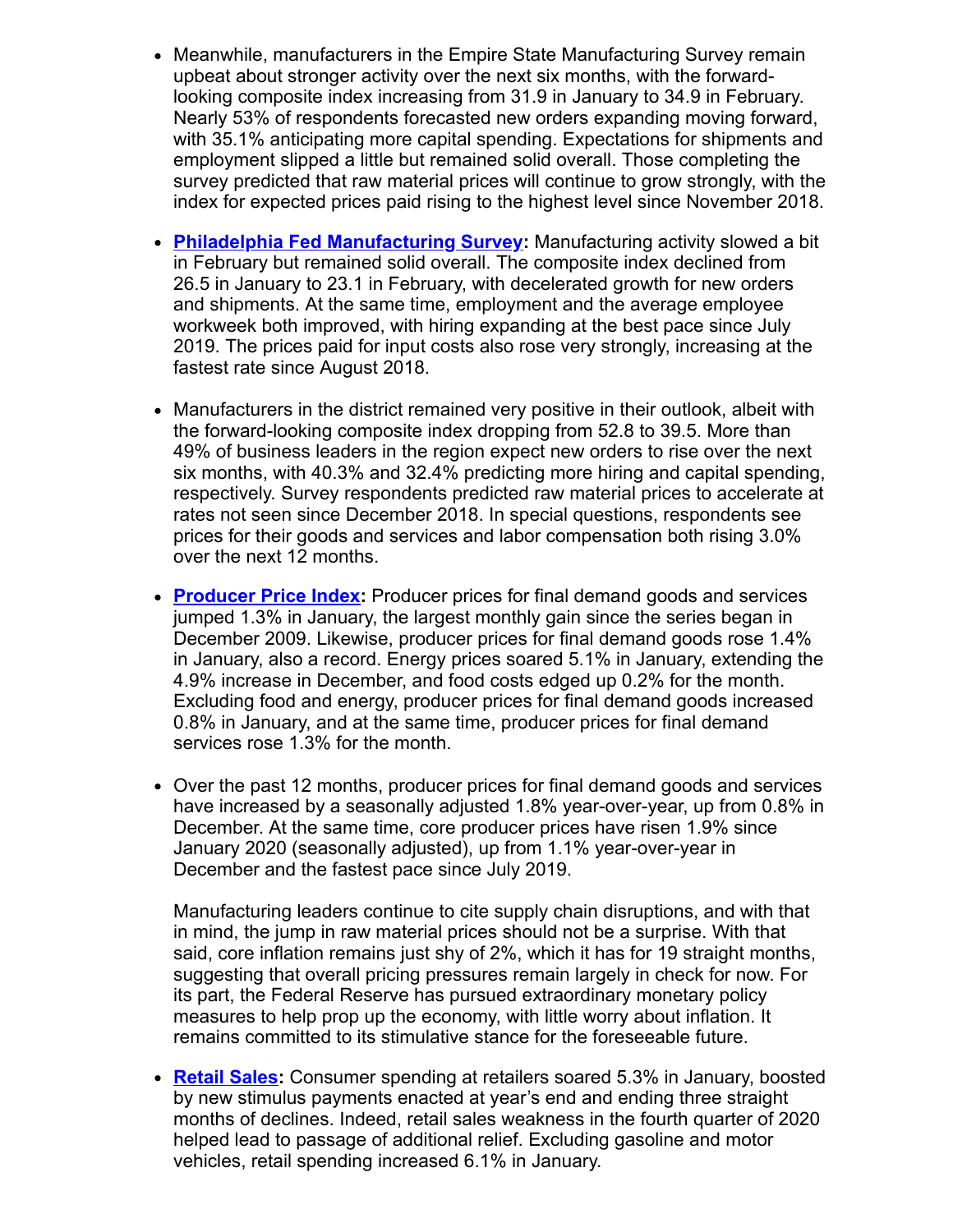The underlying data strengthened across the board, with the largest increases occurring for department stores (up 23.5%), electronics and appliance stores (up 14.7%), furniture and home furnishings stores (up 12.0%), nonstore retailers (up 11.0%), sporting goods and hobby stores (up 8.0%) and food services and drinking places (up 6.9%), among others.

Over the past 12 months, retail sales have jumped 7.4%, or 7.6% year-overyear with motor vehicles and parts and gasoline excluded. The bright spots on a year-over-year basis included nonstore retailers (up 28.7%), sporting goods and hobby stores (up 22.5%), building material and garden supply stores (up 19.0%), motor vehicle and parts dealers (up 13.0%), food and beverage stores (up 11.8%) and furniture and home furnishings stores (up 11.7%). At the other end of the spectrum, food services and drinking places (down 16.6%), clothing and accessories stores (down 11.1%), gasoline stations (down 7.8%), electronics and appliance stores (down 3.5%) and department stores (down 3.0%) experienced retail sales declines over the past 12 months, largely on COVID-19-related weaknesses.

- **[Weekly Initial Unemployment Claims](https://click.email.nam.org/?qs=05859bb3f40ac0e28c936ebb79dbb9b4bdd7c747fe256b4f2cfdf76a0e3cfde5536c2de6bfc13355082aa9973b8e6265e15a37164582836916ccb21d41209afc):** Initial unemployment claims totaled 861,000 for the week ending Feb. 13, a four-week high, up from 848,000 units for the week ending Feb. 6. Meanwhile, continuing claims declined from 4,558,000 for the week ending Jan. 30 to 4,494,000 for the week ending Feb. 6. Although this figure represents the lowest level since the week ending March 21, 2020, it is still too high and consistent with 3.2% of the workforce.
- At the same time, 18,340,161 Americans received some form of unemployment insurance benefit (including state and federal programs) for the week ending Jan. 30, down from 19,665,728 for the week ending Jan. 23. The lower figure came largely from reduced state and pandemic assistance.

Take Action

• If you have not already done so, please take a moment to complete the latest NAM Manufacturers' Outlook Survey. This survey will help gauge how manufacturing sentiment has changed since the **[fourth-quarter survey](https://click.email.nam.org/?qs=05859bb3f40ac0e25d480cb007f103f8469e608d5dda755de0677c3fbe63338f3f7edd5f35fa8bbeacccccbbdc8c75c4c00865b0eeee5aa05fbf7b05804d1544)**. In addition, there are special questions on when your company expects to return to pre-COVID-19 revenue levels, tax policy and incentives for workforce development and infrastructure. To complete the survey, click [here](https://click.email.nam.org/?qs=05859bb3f40ac0e2d87b911de108505d27c40ac7aaea0497b7bd05af116ba502af537695a5abc9baba426aa38d40457aa3450af7b4bbd012f212925bf3f1a512). Responses are due by Friday, March 5, at 5:00 p.m. EST. As always, all responses are anonymous.

Thank you for subscribing to the **NAM's Monday Economic Report.**

If you're part of an NAM member company and not yet subscribed, [email us](mailto:subscribe@NAM.ORG?subject=). If you're not an NAM member, [become one today](https://click.email.nam.org/?qs=05859bb3f40ac0e2ae24885544bc2092b288d3b8e51f22b2697168cf37a152d1ac7e85a173314b0c8ab3d1e51c3e1ea2256651da59160f8473a61d77037e54df)!